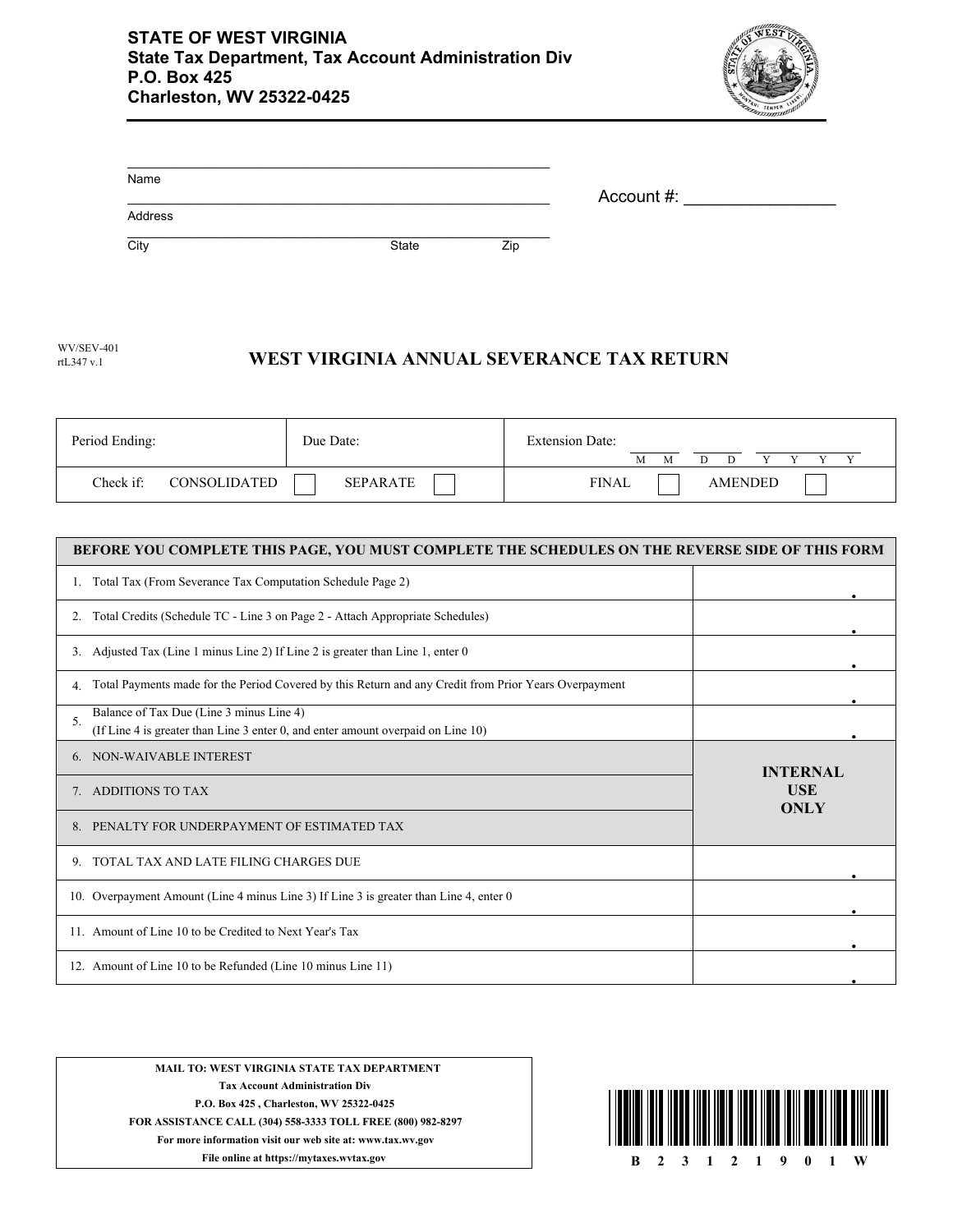## WEST VIRGINIA ANNUAL SEVERANCE TAX RETURN

Account #:

|              | <b>SEVERANCE TAX COMPUTATION SCHEDULE</b>                                                                                                                       |     |  |  |  |  |
|--------------|-----------------------------------------------------------------------------------------------------------------------------------------------------------------|-----|--|--|--|--|
|              | <b>Type of Natural Resource</b>                                                                                                                                 | Tax |  |  |  |  |
|              | <b>Natural Gas</b> (Total tax from <b>Schedule A</b> ) and<br>NGL's (including ethane, butane, and propane) (Total tax on these resources from Schedule C)      |     |  |  |  |  |
|              | <b>Oil</b> (Schedule B MUST be completed. Enter total tax due from Column I of Schedule B.)                                                                     |     |  |  |  |  |
| $\mathbf{3}$ | <b>Coalbed Methane</b> (Schedule C <b>MUST</b> be completed. Enter total tax due from this commodity Column<br>G of Schedule C.)                                |     |  |  |  |  |
| 4.           | Sand, gravel, or other mineral product not quarried or mined (Schedule C MUST be completed.<br>Enter total tax due from this commodity Column G of Schedule C.) |     |  |  |  |  |
| 5.           | Limestone or Sandstone quarried or mined (Schedule C <b>MUST</b> be completed. Enter total tax due<br>from this commodity Column G of Schedule C.)              |     |  |  |  |  |
| 6.           | <b>Other natural resource products</b> (Schedule C <b>MUST</b> be completed.) Enter total tax due from this<br>commodity Column G of Schedule C.                |     |  |  |  |  |
|              | <b>TOTAL TAX</b> - Enter here and on Line 1 on Front of Return                                                                                                  |     |  |  |  |  |

| <b>SCHEDULE TC - TAX CREDITS</b>                                                                                                                                                                 |  |
|--------------------------------------------------------------------------------------------------------------------------------------------------------------------------------------------------|--|
| Annual Credit-\$500 per year or \$41.67 per month for each month engaged in business in West Virginia.<br>Only one annual credit may be claimed by each business entity, not to exceed \$500.00. |  |
| Manufacturing Investment Tax Credit (Must attach documentation)                                                                                                                                  |  |
| <b>TOTAL CREDIT</b> - Add lines 1 and 2, Enter total here and on Line 2 on Page 1                                                                                                                |  |

| Under penalties of perjury, I declare that I have examined this return, including accompanying schedules and statement(s) and to the best of my knowledge |                                    |         |                    |  |
|-----------------------------------------------------------------------------------------------------------------------------------------------------------|------------------------------------|---------|--------------------|--|
| and belief it is true, and complete.                                                                                                                      |                                    |         |                    |  |
|                                                                                                                                                           |                                    |         |                    |  |
|                                                                                                                                                           |                                    |         |                    |  |
| (Signature of Taxpayer)                                                                                                                                   | (Name of Taxpayer - Type or Print) | (Title) | (Date)             |  |
|                                                                                                                                                           |                                    |         |                    |  |
|                                                                                                                                                           |                                    |         |                    |  |
| (Person to Contact Concerning this Return)                                                                                                                |                                    |         | (Telephone Number) |  |
|                                                                                                                                                           |                                    |         |                    |  |
|                                                                                                                                                           |                                    |         |                    |  |
| (Signature of preparer other than taxpayer)                                                                                                               | (Address)                          |         | (Date)             |  |

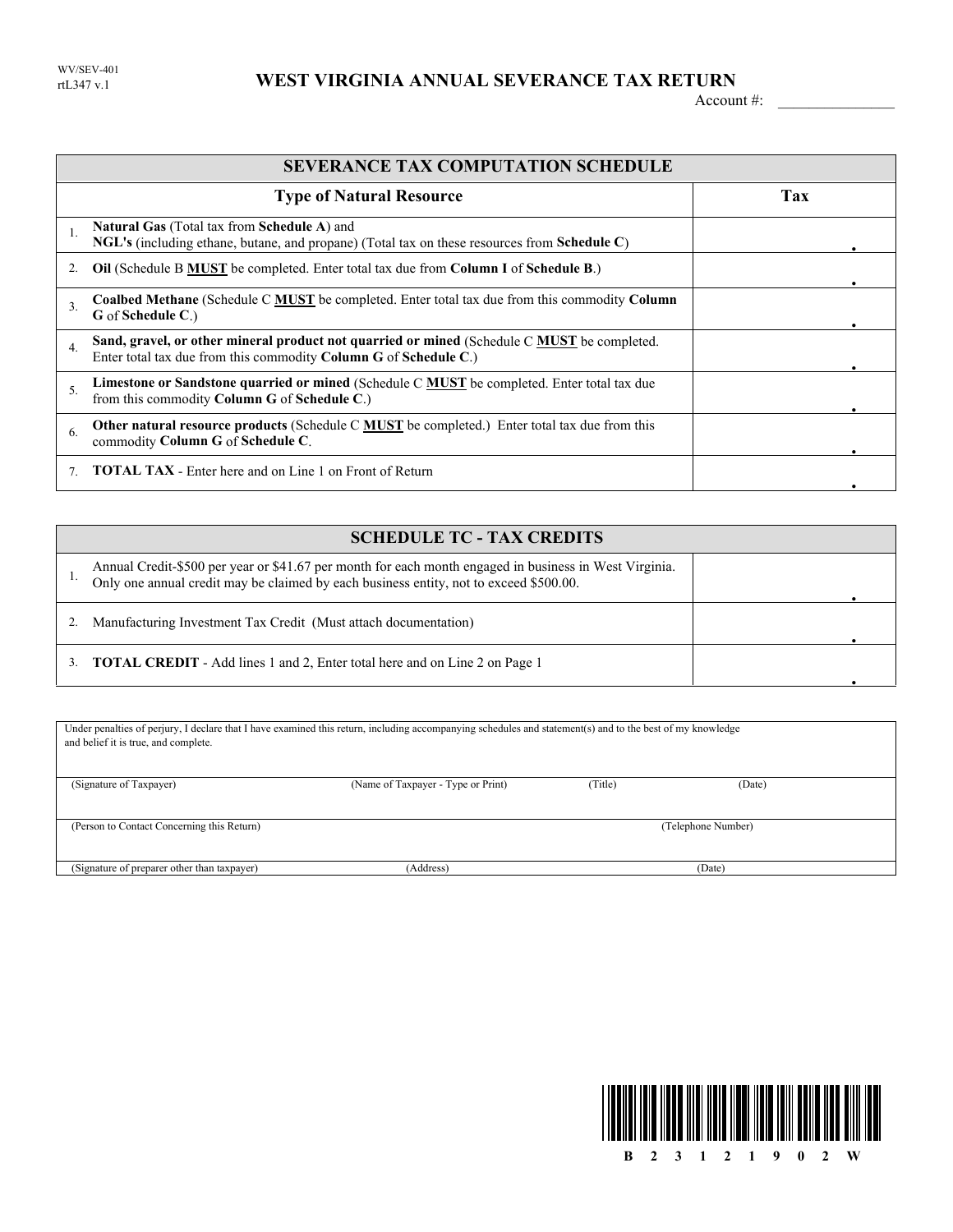|                                                     |                    |             |                                            | <b>SCHEDULE A</b>                   | NATURAL GAS - TAX COMPUTATION AND EXEMPTION SCHEDULE |                              |                           |                                 |              |
|-----------------------------------------------------|--------------------|-------------|--------------------------------------------|-------------------------------------|------------------------------------------------------|------------------------------|---------------------------|---------------------------------|--------------|
| A                                                   | Ε                  | $\Omega$    | <b>EXEMPTIONS</b>                          |                                     | H                                                    | $\Omega$                     | Η                         | $\overline{ }$                  | $\mathbf{r}$ |
|                                                     |                    |             | Φ                                          | E                                   |                                                      |                              |                           |                                 |              |
|                                                     |                    |             | Low Volume Well/                           | <b>Total Provided</b>               |                                                      |                              |                           |                                 |              |
|                                                     |                    |             | Qualified                                  | ō                                   |                                                      |                              |                           |                                 |              |
| <b>API Number</b>                                   | <b>Gross Value</b> | <b>MCFs</b> | (total gross value)<br><b>Shut In Well</b> | Property Owners<br>(in gross value) | <b>Gross Value</b><br>Adjusted                       | Transportation *<br>АПоwance | <b>Gross Value</b><br>Net | Rate<br>$\overline{\text{tar}}$ | Tax Due      |
| $47-$                                               |                    |             |                                            |                                     |                                                      |                              |                           | 0.05                            |              |
|                                                     |                    |             |                                            |                                     |                                                      |                              |                           |                                 |              |
| $47-$                                               |                    |             |                                            |                                     |                                                      |                              |                           | 0.05                            |              |
| $47-$                                               |                    |             |                                            |                                     |                                                      |                              |                           | 0.05                            |              |
| $47-$                                               |                    |             |                                            |                                     |                                                      |                              |                           | 0.05                            |              |
| $47-$                                               |                    |             |                                            |                                     |                                                      |                              |                           | 50.05                           |              |
| $47-$                                               |                    |             |                                            |                                     |                                                      |                              |                           | 0.05                            |              |
| $47-$                                               |                    |             |                                            |                                     |                                                      |                              |                           | 0.05                            |              |
| $47-$                                               |                    |             |                                            |                                     |                                                      |                              |                           | 0.05                            |              |
| 47-                                                 |                    |             |                                            |                                     |                                                      |                              |                           | 0.05                            |              |
| $47-$                                               |                    |             |                                            |                                     |                                                      |                              |                           | 0.05                            |              |
| $47-$                                               |                    |             |                                            |                                     |                                                      |                              |                           | 0.05                            |              |
| $47-$                                               |                    |             |                                            |                                     |                                                      |                              |                           | 0.05                            |              |
| $47-$                                               |                    |             |                                            |                                     |                                                      |                              |                           | 0.05                            |              |
| $47-$                                               |                    |             |                                            |                                     |                                                      |                              |                           | 0.05                            |              |
| 47-                                                 |                    |             |                                            |                                     |                                                      |                              |                           | 0.05                            |              |
| 47-                                                 |                    |             |                                            |                                     |                                                      |                              |                           | 0.05                            |              |
| $47-$                                               |                    |             |                                            |                                     |                                                      |                              |                           | 0.05                            |              |
| $47-$                                               |                    |             |                                            |                                     |                                                      |                              |                           | 0.05                            |              |
| TOTAL(S)                                            |                    |             |                                            |                                     |                                                      |                              |                           |                                 |              |
| *Transportation not available when Column F is zero |                    |             |                                            |                                     |                                                      |                              |                           |                                 |              |

ANY and ALL wells must be reported, including shut in and low volume.

 $=$ ٠

 $\Xi$  $\overline{\mathbf{v}}$  $\bullet$  $\overline{\phantom{0}}$  $\overline{v}$ 

 $\blacksquare$  $\bullet$  $\bullet$  $\bullet$ 

 $\triangleleft$ Ē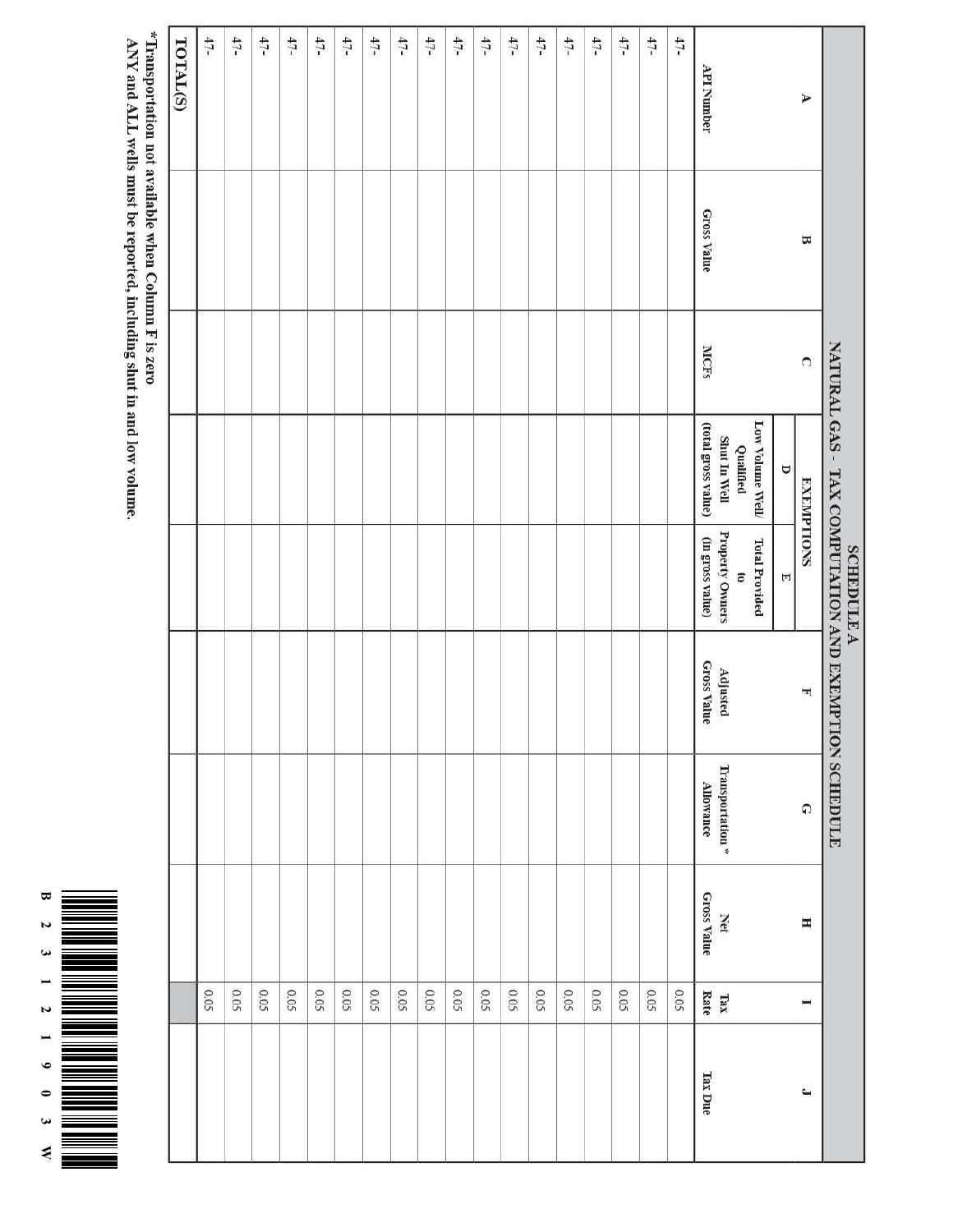

\*Transportation not available when Column F is zero<br>ANY and ALL wells must be reported, including shut in and low volume.

| TOTAL(S) | $47-$ | $47-$ | $47-$ | $47-$ | $47-$ | $47-$ | $47-$       | $47-$ | $47-$ | $47-$ | $47-$ | $47-$ | $47-$ | $47-$ | $47-$ | $47-$ | $47-$ | $47-$ | API Number                                                          |        | A                 |                                                          |
|----------|-------|-------|-------|-------|-------|-------|-------------|-------|-------|-------|-------|-------|-------|-------|-------|-------|-------|-------|---------------------------------------------------------------------|--------|-------------------|----------------------------------------------------------|
|          |       |       |       |       |       |       |             |       |       |       |       |       |       |       |       |       |       |       | <b>Gross Value</b>                                                  |        | Ε                 |                                                          |
|          |       |       |       |       |       |       |             |       |       |       |       |       |       |       |       |       |       |       | <b>Barrels</b>                                                      |        | $\Omega$          |                                                          |
|          |       |       |       |       |       |       |             |       |       |       |       |       |       |       |       |       |       |       | Low Volume Well<br>Shut In Well<br>(total gross value)<br>Qualified | $\cup$ | <b>EXEMPTIONS</b> |                                                          |
|          |       |       |       |       |       |       |             |       |       |       |       |       |       |       |       |       |       |       | <b>Gross Value</b><br>Adjusted                                      |        | F                 | OIL - TAX COMPUTATION AND EXEMPTION<br><b>SCHEDULE B</b> |
|          |       |       |       |       |       |       |             |       |       |       |       |       |       |       |       |       |       |       | Transportation*<br><b>Allowance</b>                                 |        | H                 | <b>SCHEDULE</b>                                          |
|          |       |       |       |       |       |       |             |       |       |       |       |       |       |       |       |       |       |       | <b>Gross Value</b><br>Net                                           |        | $\Omega$          |                                                          |
|          | 50'0  | 0.05  | 0.05  | 0.05  | 0.05  | 0.05  | <b>SO'O</b> | 0.05  | 0.05  | 0.05  | 0.05  | 0.05  | 0.05  | 0.05  | 50.05 | 0.05  | 0.05  | 0.05  | Tax<br>Rate                                                         |        | $\mathbf H$       |                                                          |
|          |       |       |       |       |       |       |             |       |       |       |       |       |       |       |       |       |       |       | Tax Due                                                             |        | I                 |                                                          |